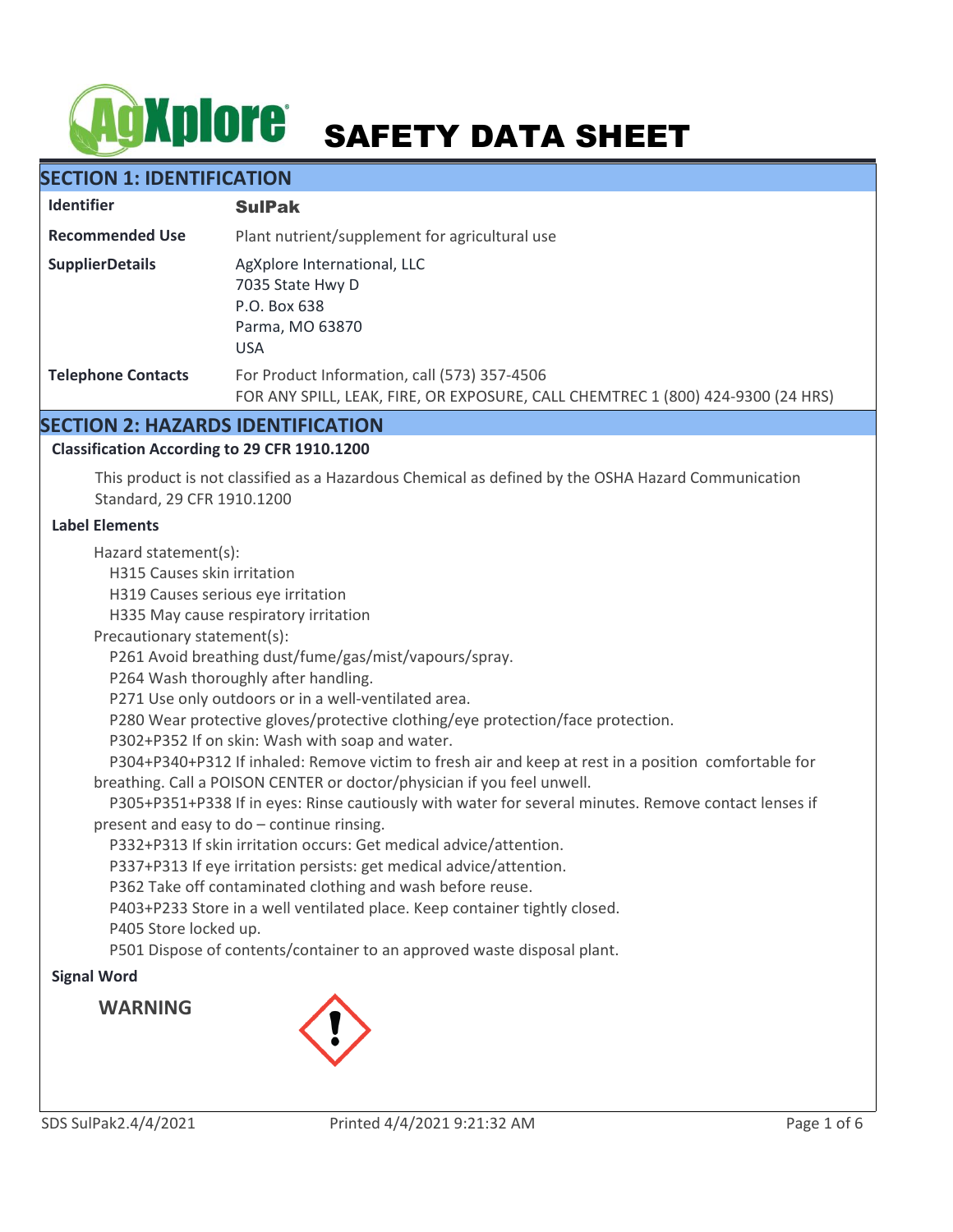# **KEEP OUT OF REACH OF CHILDREN**

#### **Other Hazards**

No other known hazards.

| <b>SECTION 3: COMPOSITION</b> |                        |                   |         |  |  |
|-------------------------------|------------------------|-------------------|---------|--|--|
|                               | <b>Ingredient Name</b> | <b>CAS Number</b> | Percent |  |  |
|                               | Ammonium Sulfate       | 7783-18-8         | >7.0%   |  |  |

# **SECTION 4: FIRST AID MEASURES**

#### **Description of First Aid Measures**

If symptoms occur, call a poison control center or doctor for treatment advice.

If in eyes: Hold eye open and rinse slowly and gently with water for 15-20 minutes. Remove contact lenses, if present, after the first 5 minutes, then continue rinsing eye.

If on skin: Take off contaminated clothing. Rinse skin immediately with plenty of water for 15-20 minutes.

If swallowed: Call a poison control center or doctor immediately for advice. Have person sip a glass of water if able to swallow. Do not induce vomiting unless told to do so by a poison control center or doctor. Do not give anything by mouth to an unconscious person.

If inhaled: Move person to fresh air. If person is not breathing, call 911 or an ambulance, then give artificial respiration, preferably by mouth-to-mouth, if possible.

## **Most Important Symptoms and Effects Acute and Delayed**

Eyes: Contact may cause slight temporary eye irritation. Mist may cause irritation. Corneal injury is unlikely.

Skin: Prolonged contact is essentially nonirritating to skin, and is unlikely to result in absorption of harmful amounts. Repeat

#### **Immediate Medical Attention and Special Treatment**

Treat symptomatically. Have container with you when seeking medical advice.

Note to physician: No specific antidote. Treat symptomatically and according to the condition of the patient.

# **SECTION 5: FIRE-FIGHTING MEASURES**

## **Extinguishing Media**

Use water fog or fine spray, dry chemical fire extinguishers, carbon dioxide fire extinguishers, or foam. Do not use direct water stream, as this may spread the fire.

#### **Special Hazards Arising from the Substance or Mixture**

Avoid inhaling the fumes.

#### **Special Protective Equipment and Precautions for Firefighters**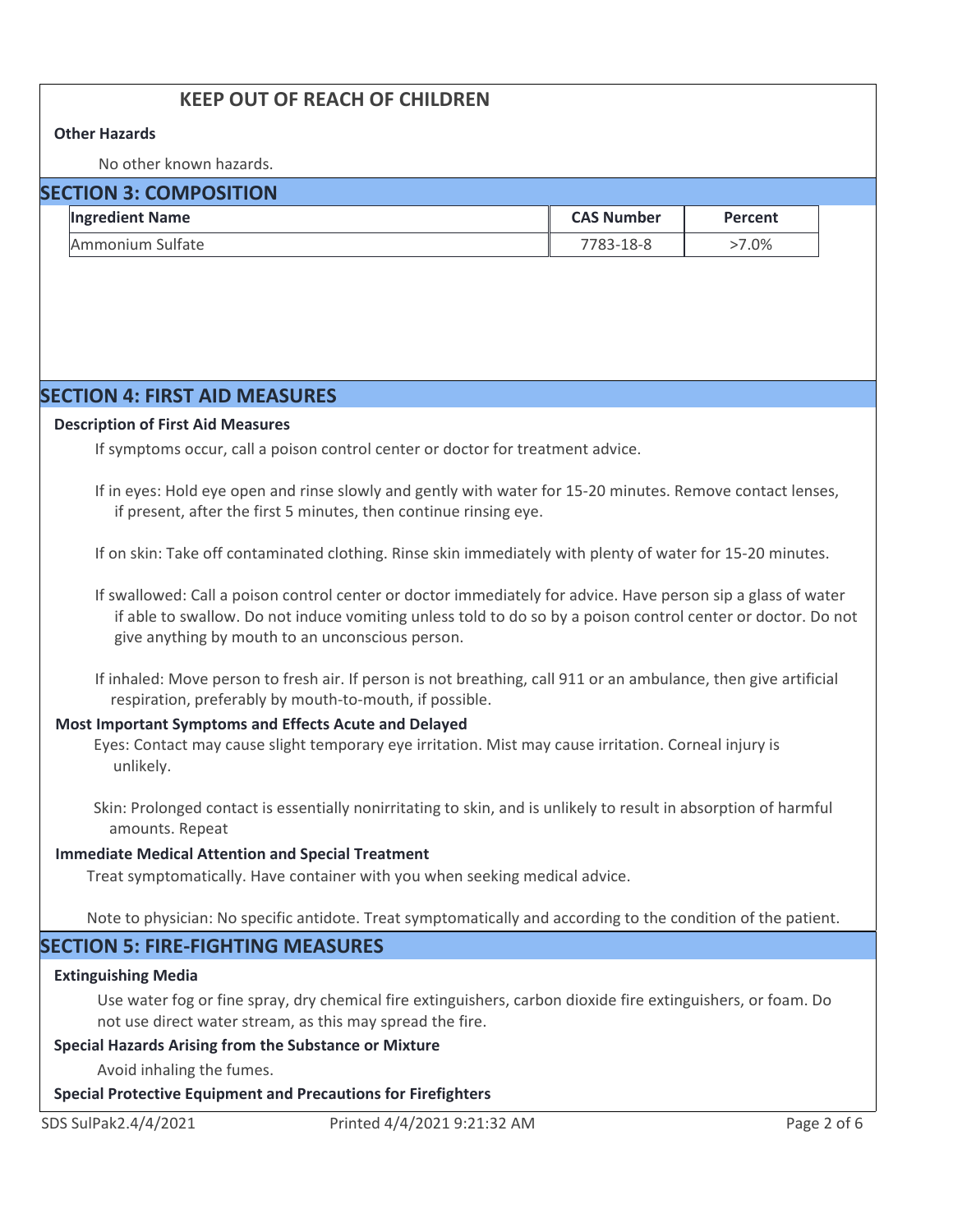Wear positive-pressure self-contained breathing apparatus (SCBA) and protective fire-fighting gear. If protective equipment is not available or is not used, fight fire from a protected location or safe distance.

Consider the use of unmanned hose holders or monitor nozzles. Keep people away. Isolate the fire and deny unnecessary entry. Move container from fire area if this is possible without hazard.

Immediately withdraw all personnel from the area in case of rising sound from venting safety devices or discoloration of the container. Use water spray to cool fire exposed containers and fire affected zone until fire is out and the danger of reignition has passed.

# **SECTION 6: ACCIDENTAL RELEASE MEASURES**

## **Personal Precautions Protective Equipment and Emergency Procedures**

Avoid inhalation of vapors, dusts, and spray mist. Avoid contact with skin and eyes. Spilled material may cause a slipping hazard. Use appropriate personal protective equipment (see section 8).

## **Environmental Precautions**

Prevent further spillage if safe to do so. Prevent from entering into soil, ditches, sewers, waterways, and/or groundwater.

## **Methods and Materials for Containment and Cleanup**

Contain spilled material if possible. Absorb with inert material and dispose of in accordance with applicable regulations. See additional information in Section 13 Disposal Considerations.

# **SECTION 7: HANDLING AND STORAGE**

## **Advice on Safe Handling**

Wear protective equipment. Avoid contact with eyes, skin, and clothing. Do not eat, drink, or smoke while handling this product. Ensure adequate ventilation. Avoid inhalation of dusts, vapors, or spray mist. Avoid prolonged exposure. Wash hands thoroughly after handling.

#### **Conditions for Safe Storage**

Store in original container. Do not freeze. Store away from direct sunlight or ultraviolet light. Store in a dry place. Do not reuse empty container. Do not allow water to be introduced into container. Do not contaminate water, food, or feed by storage or disposal.

# **SECTION 8: EXPOSURE CONTROLS/PERSONAL PROTECTION**

#### **Control Parameters**

No TLV/PEL listings for this mixture.

Appropriate engineering controls: Provide adequate ventilation. Provide eyewash station and safety shower.

#### **Exposure Controls**

Personal Protective Equipment: Wear splashproof goggles or shielded safety glasses, chemical-resistant gloves, long pants, long-sleeved shirt, shoes plus socks, and a chemical-resistant apron.

# **SECTION 9: PHYSICAL AND CHEMICAL PROPERTIES**

| <b>Physical State</b> | Liquid                 | <b>Evaporation Rate</b>          | Not established        |
|-----------------------|------------------------|----------------------------------|------------------------|
| Appearance/Color      | Clear/yellow           | Specific Gravity (H2O = $1.0$ )  | 1.26                   |
| Odor                  | Mild odor              | Solubility in Water (by Weight)  | Dispersible            |
| <b>Odor Threshold</b> | No test data available | <b>Autoignition Temperature</b>  | No test data available |
| рH                    | $8.0 - 9.0$            | <b>Decomposition Temperature</b> | No test data available |
| <b>Freezing Point</b> | 32 °F                  | <b>Viscosity</b>                 | Not available          |
| <b>Flash Point</b>    | Closed Cup 102 °C      | <b>Liquid Density</b>            | $10.5$ lbs/gal         |
|                       |                        |                                  |                        |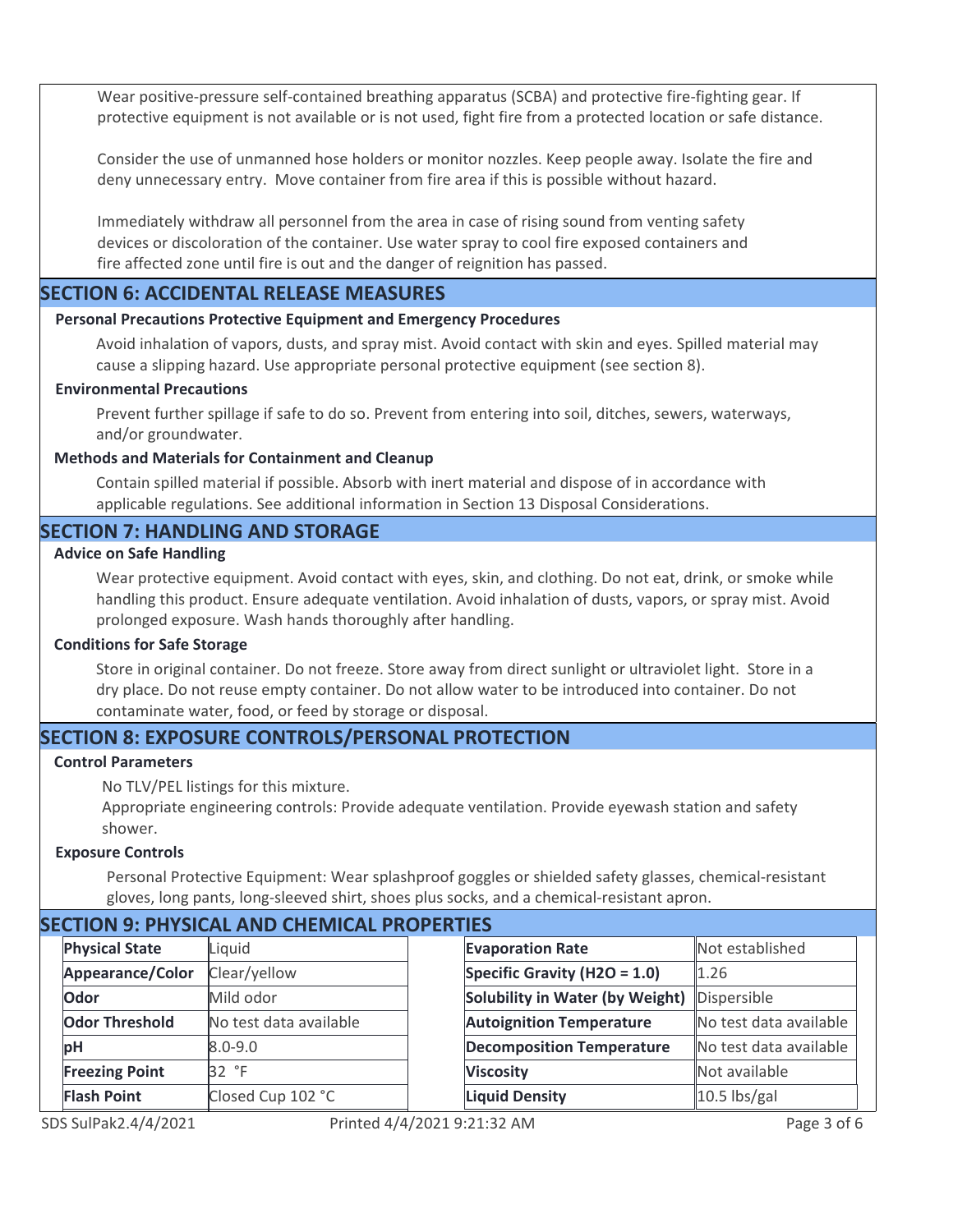# **SECTION 10: STABILITY AND REACTIVITY**

## **Reactivity**

Stable. No dangerous reaction potential known under normal conditions of use.

## **Chemical Stability**

Stable under normal temperature and storage conditions.

## **Possibility of Hazardous Reactions**

Stable under normal conditions.

## **Conditions to Avoid**

Avoid exposure to strong oxidizers, strong bases, and strong acids. Avoid extreme heat, open flame, sparks, and other sources of ignition.

#### **Incompatible Materials**

Strong acids, strong bases, and strong oxidizers.

## **Hazardous Decomposition Products**

Decomposition products depend upon temperature, air supply, and the presence of other materials. Decomposition products may include, but are not limited to: aldehydes, alcohols, esters, and organic acids.

# **SECTION 11: TOXICOLOGICAL INFORMATION**

## **Information on Toxicological Effects**

ROUTES OF EXPOSURE Eye contact: May cause irritation. Skin contact: Can be absorbed, may cause irritation. Inhalation: Unknown. Ingestion: Unknown.

#### EXPOSURE SYMPTOMS

 Eye irritation: stinging, tearing, redness, swelling, and blurred vision. Skin irritation: Burning and skin damage. Allergic skin reaction:Redness and rash.

## ACUTE AND CHRONIC EFFECTS

Contact may irritate or burn eyes. Components may be absorbed into the body through the skin. Prolonged inhalation may be harmful. Prolonged exposures may cause chronic effects.

# ACUTE TOXICITY Oral: N/A Dermal: N/A Eye damage/eye irritation: May cause slight temporary eye irritation. Mist may cause eye irritation. Skin corrosion/irritation: N/A Carcinogenicity: N/A

# **SECTION 12: ECOLOGICAL INFORMATION**

# **Ecotoxicity**

This product is not classified as environmentally hazardous. Aquatic Acute Toxicity: EC50 Algae: N/A LC50 Crustacea: N/A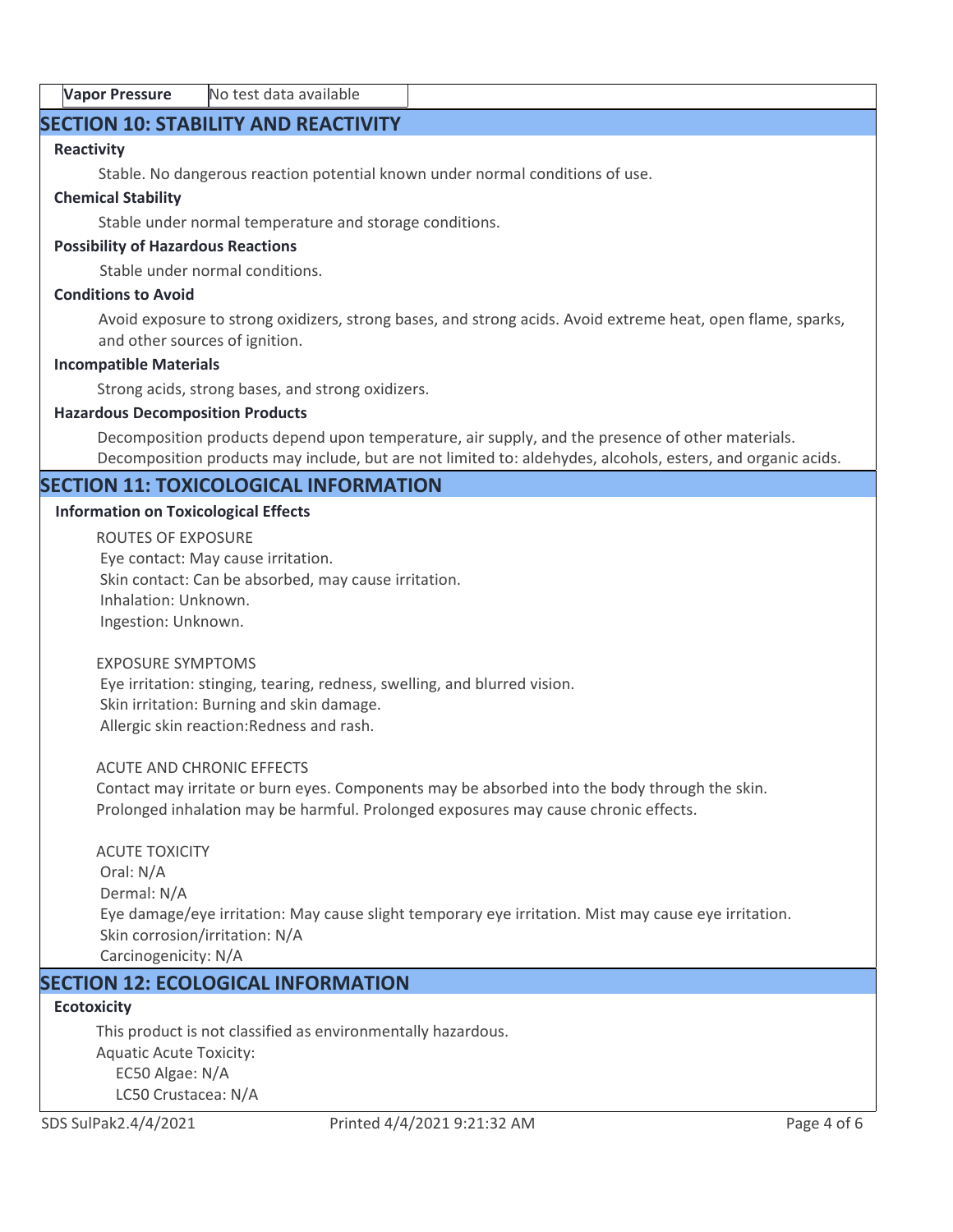LC50 Fish: N/A

#### **Persistence and Degradability**

Material is readily biodegradable.

#### **Bioaccumulative Potential**

No data available.

## **Mobility in Soil**

No data available.

## **Other Adverse Effects**

No other known adverse effects.

# **SECTION 13: DISPOSAL CONSIDERATIONS**

#### **Waste Treatment Methods**

Do not reuse empty container. Triple rinse, then offer for recycling or disposal in a sanitary landfill, or by other means in accordance with local, state, and federal regulations.

Dispose of waste materials at an approved waste disposal facility. Do not dump material in sewer or any body of water, or on the ground.

# **SECTION 14: TRANSPORT INFORMATION**

#### **Transportation**

DOT Non-Bulk: Not Regulated DOT Bulk: Not Regulated

# **SECTION 15: REGULATORY INFORMATION**

## **Safety, Health, and Environmental Regulations**

NFPA Hazard Rating: (0 = Least, 1= Slight, 2=Moderate, 3=High, 4= Severe)

- 0 Health
- 1 Fire
- 0 Reactivity

SARA Title III Hazard Notification and Reporting:

 Section 302 Extremely Hazardous Substances: This product is not known to contain any Extremely Hazardous Substances.

Sections 311 and 312 Hazard Categories:

Immediate (Acute) Health Hazard: No

Delayed (Chronic) Health Hazard: No

Fire Hazard: No

Reactive Hazard: No

Sudden Release of Pressure Hazard: No

 Section 313 Toxic Chemical Release: This product does not contain any chemical components that exceed the threshold reporting quantities in Section 313.

CERCLA Hazardous Substances List (40 CFR 302.4): Not listed

U.S. Toxic Substances Control Act (TSCA): All components of this product are on the TSCA Inventory or are exempt from TSCA Inventory requirements under 40 CFR 720.30